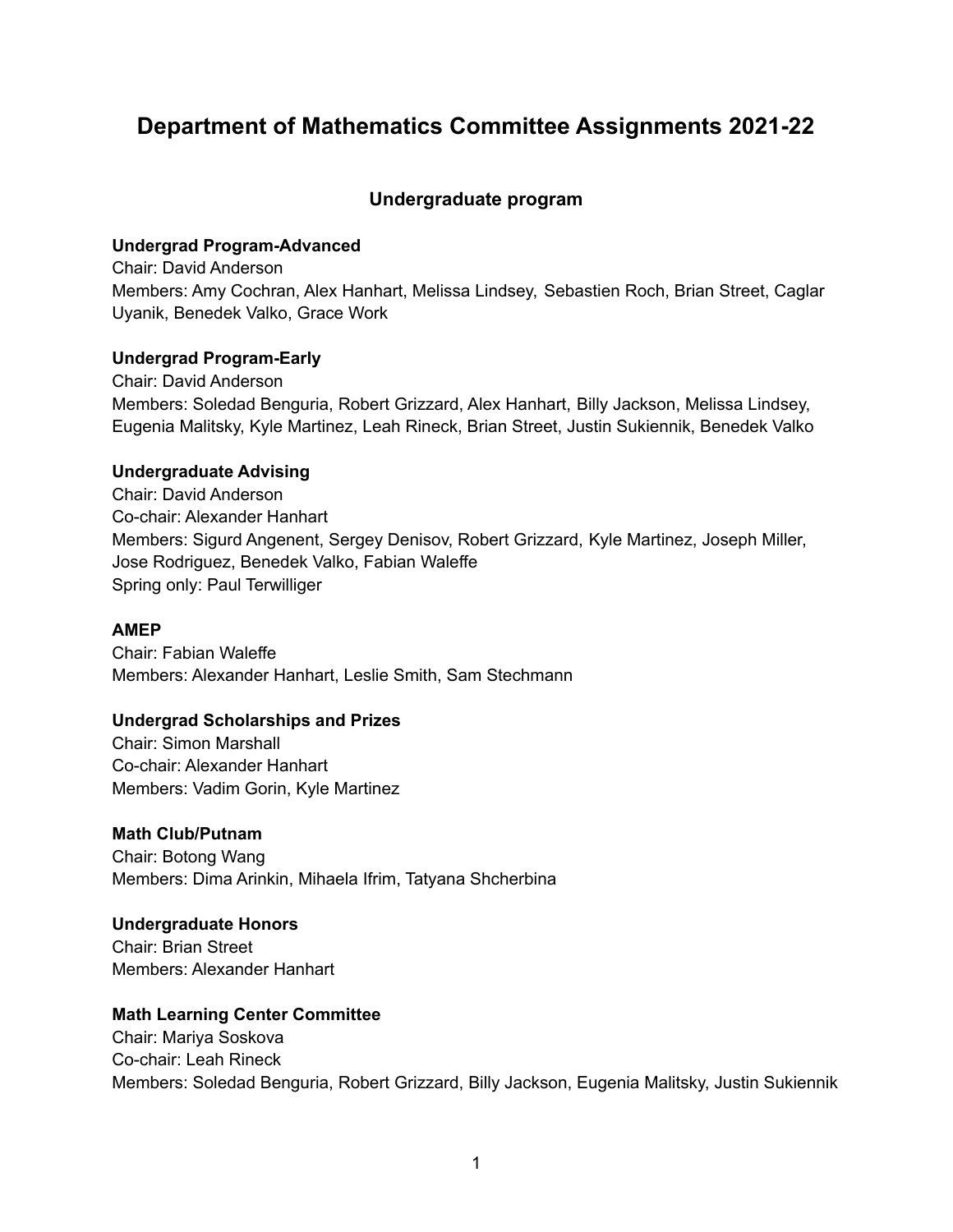**Math/Engineering Liaison** Members: Jose Rodriguez, Fabian Waleffe

**Math/Biology Liaison** Members: David Anderson, Amy Cochran

**Math/Education Liaison** Members: Oh Hoon Kwon, Steffen Lempp

**Math/CS and Statistics Liaison** Members: Hanbaek Lyu, Sebastien Roch

## **Undergrad Research Committee**

Chair: Caglar Uyanik Co-chair: Grace Work Members: David Anderson, Tullia Dymarz, Alexander Hanhart, Saverio Spagnolie, Betsy Stovall, Benedek Valko

# **Graduate program**

# **Graduate Program**

Chair: Betsy Stovall Members: Kathie Brohaugh, Nan Chen, Tullia Dymarz, Michael Kemeny, Steffen Lempp, Andreas Seeger, Hao Shen

### **Graduate Admissions**

Chair: Tullia Dymarz Members: Andrei Caldararu, Jordan Ellenberg, Shaoming Guo, Laurentiu Maxim, Alexei Poltoratski, Ananth Shankar, Tatyana Shcherbina, Hao Shen, Betsy Stovall, Alex Waldron, Botong Wang, Chenxi Wu, Leonardo Zepeda-Nunez Spring only: Uri Andrews, Xianghong Gong, Paul Terwilliger

# **Graduate Advising**

Chair: Betsy Stovall Members: Nan Chen, Michael Kemeny, Hanbaek Lyu, Alexei Poltoratski, Ananth Shankar, Mariya Soskova, Botong Wang, Andrew Zimmer

# **Graduate Advising (continuing)**

Members: Steffen Lempp, Simon Marshall, Andreas Seeger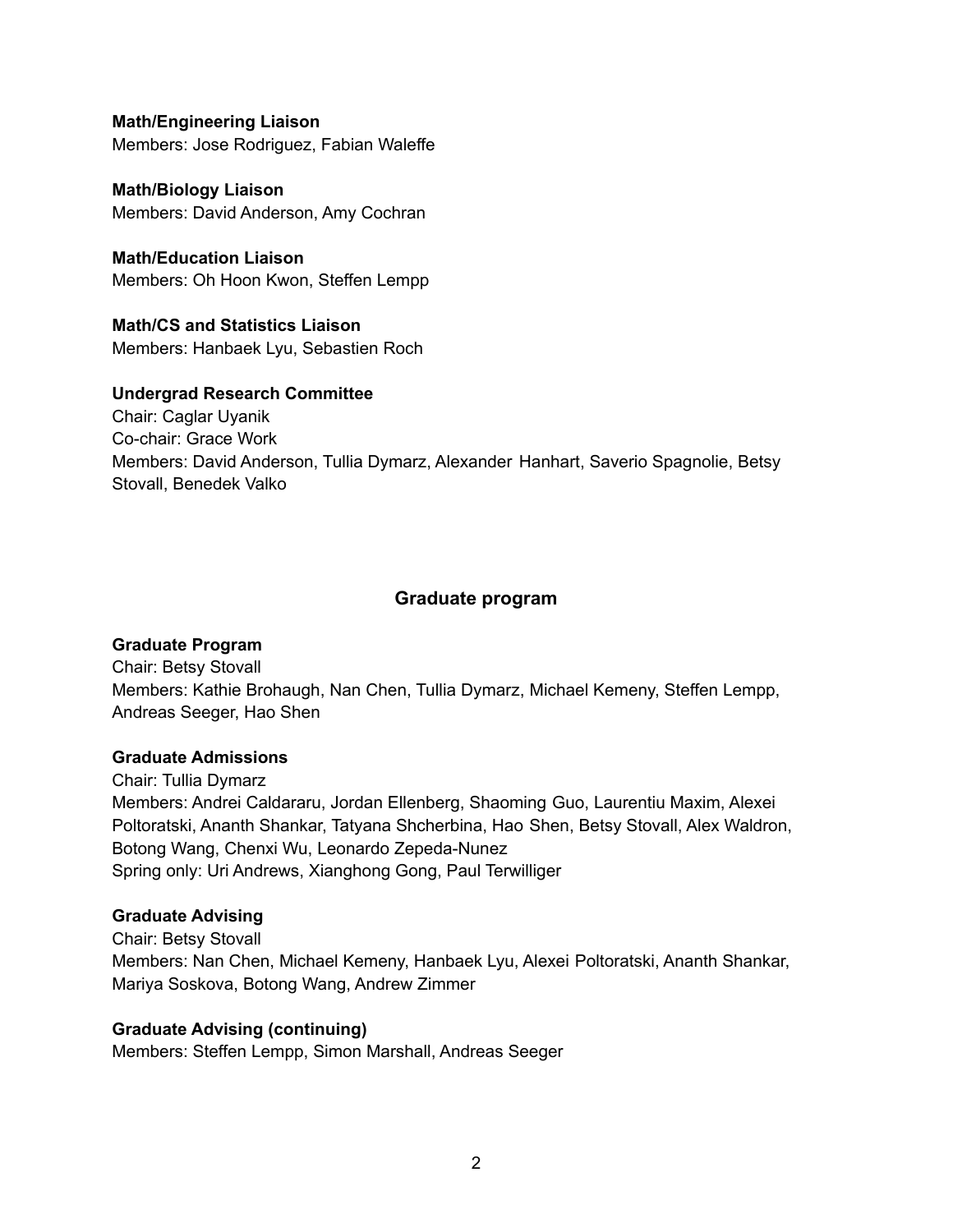### **Minors for Non-Math Graduate Students**

Chair: Betsy Stovall

### **VISP/MA Program**

Chair: Tonghai Yang Members: Dima Arinkin, Nan Chen, Xin Cui-Dowling, Mihaela Ifrim, Hanbaek Lyu, Hao Shen, Betsy Stovall, Botong Wang, Chenxi Wu Fall only: Shaoming Guo Spring only: Xianghong Gong

### **VISP/MA Program (continuing)**

Members: Vadim Gorin, Qin Li

### **TA Evaluation/Policies and Procedures**

Chair: Daniel Erman Co-chair: Robert Grizzard Members: Soledad Benguria, Kathie Brohaugh, Simon Marshall, Betsy Stovall, Alex Waldron, Fabian Waleffe Fall only: Oh Hoon Kwon, Justin Sukiennik Spring only: Billy Jackson, Leah Rineck

**Quals - Algebra** Dima Arinkin, Michael Kemeny

**Quals - Analysis** Mihaela Ifrim, Andrew Zimmer

**Quals - Applied Math** Gheorghe Craciun, Sam Stechmann

**Quals - Computational Math** Maurice Fabien, Qin Li, Leonardo Zepeda-Nunez

**Quals - Logic** Uri Andrews, Joseph Miller

**Quals - Topology** Tullia Dymarz, Autumn Kent, Laurentiu Maxim,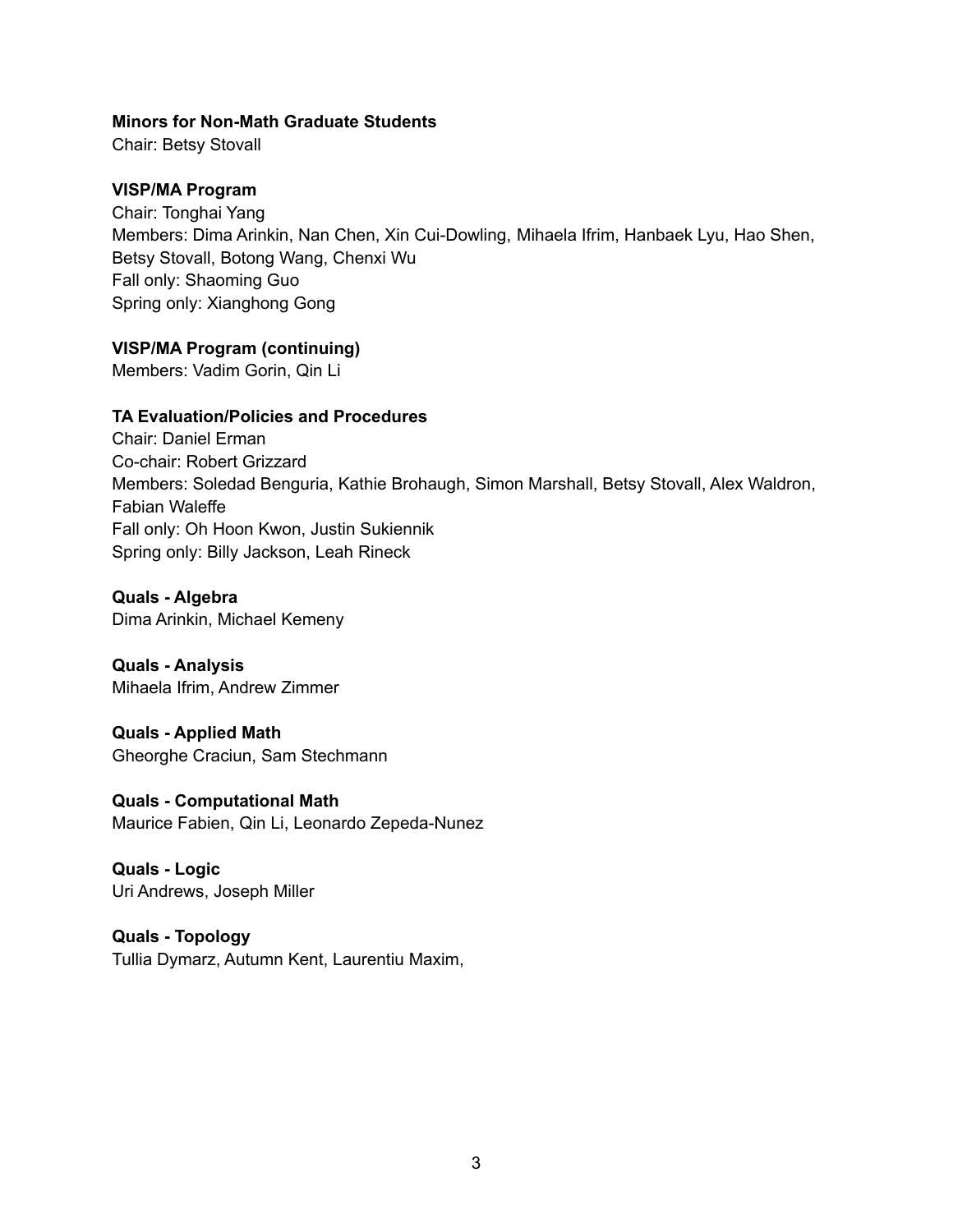# **Faculty and staff**

### **Faculty Affairs and Promotions**

Chair: Laurentiu Maxim Members: Andrei Caldararu, Gheorghe Craciun, Sergey Denisov, Joseph Miller, Sebastien Roch, Timo Seppalainen (ex officio) Fall only: Mikhail Feldman Spring only: Sigurd Angenent

### **Emeriti Affairs**

Chair: Richard Brualdi Members: Tom Kurtz, Paul Rabinowitz

### **Hiring**

Chair: Leslie Smith Members: David Anderson, Dima Arinkin, Mihaela Ifrim, Steffen Lempp, Andreas Seeger, Timo Seppalainen (ex officio) Fall only: Autumn Kent Spring only: Sean Paul

#### **Awards**

Chair: Steffen Lempp Members: Gheorghe Craciun, Vadim Gorin, Shamgar Gurevich, Timo Seppalainen (ex officio) Fall only: Mikhail Feldman, Autumn Kent, Brian Street Spring only: Sigurd Angenent, Xianghong Gong, Sean Paul

### **Salary and Post-Tenure Review**

Chair: Sebastien Roch Members: Mikhail Feldman, Autumn Kent, Joseph Miller, Andreas Seeger, Leslie Smith, Timo Seppalainen (ex officio) Fall only: Jordan Ellenberg Spring only: Paul Terwilliger

### **Climate/Diversity**

Co-chair: Autumn Kent (fall chair), Sean Paul (spring chair) Members: Xin Cui-Dowling, Tullia Dymarz, Shamgar Gurevich, Autumn Kent, Leah Rineck, Jose Rodriguez, Leslie Smith, Mariya Soskova, Betsy Stovall, Leonardo Zepeda-Nunez Spring only: Maurice Fabien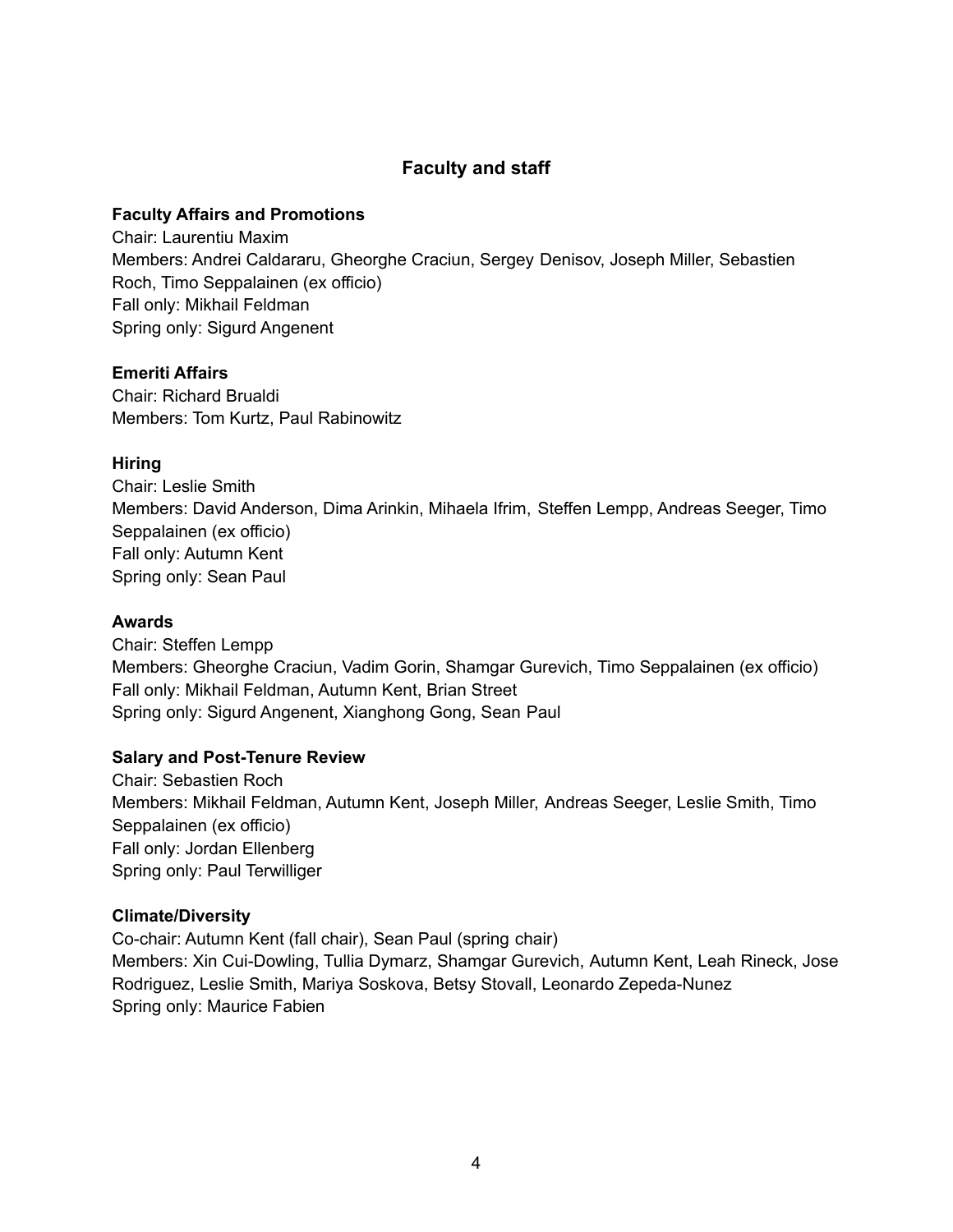**Sabbatical Committee** Chair: Mikhail Feldman Members: Daniel Erman, Tonghai Yang

### **Other**

### **Budget and Planning**

Chair: Sam Stechmann Members: Sergey Denisov, Shamgar Gurevich, Heidi Udelhoven, Timo Seppalainen (ex officio) Fall only: Steffen Lempp Spring only: Uri Andrews, Sigurd Angenent

## **Talent Search**

Chair: Benedek Valko Members: Dima Arinkin, Mikhail Ivanov, Sharon Paulson, Alexei Poltoratski

### **Fundraising/Newsletter**

Chair: Saverio Spagnolie Co-chair: Sara Nagreen Members: Jordan Ellenberg, Heidi Udelhoven, Timo Seppalainen (ex officio) Spring only: Tonghai Yang

## **Computer Oversight**

Chair: Andrei Caldararu Members: Steffen Lempp, Henry Mayes, Sara Nagreen, Sam Stechmann

# **Colloquium**

Chair: Vadim Gorin Co-chair: Andrew Zimmer

### **Conferences/Special Lectures**

Chair: Alexei Poltoratski Members: Jordan Ellenberg, Shamgar Gurevich

### **Library Committee**

Chair: Andrei Caldararu Co-chair: Travis Warwick Members: Fall only: Shaoming Guo Spring only: Uri Andrews, Sean Paul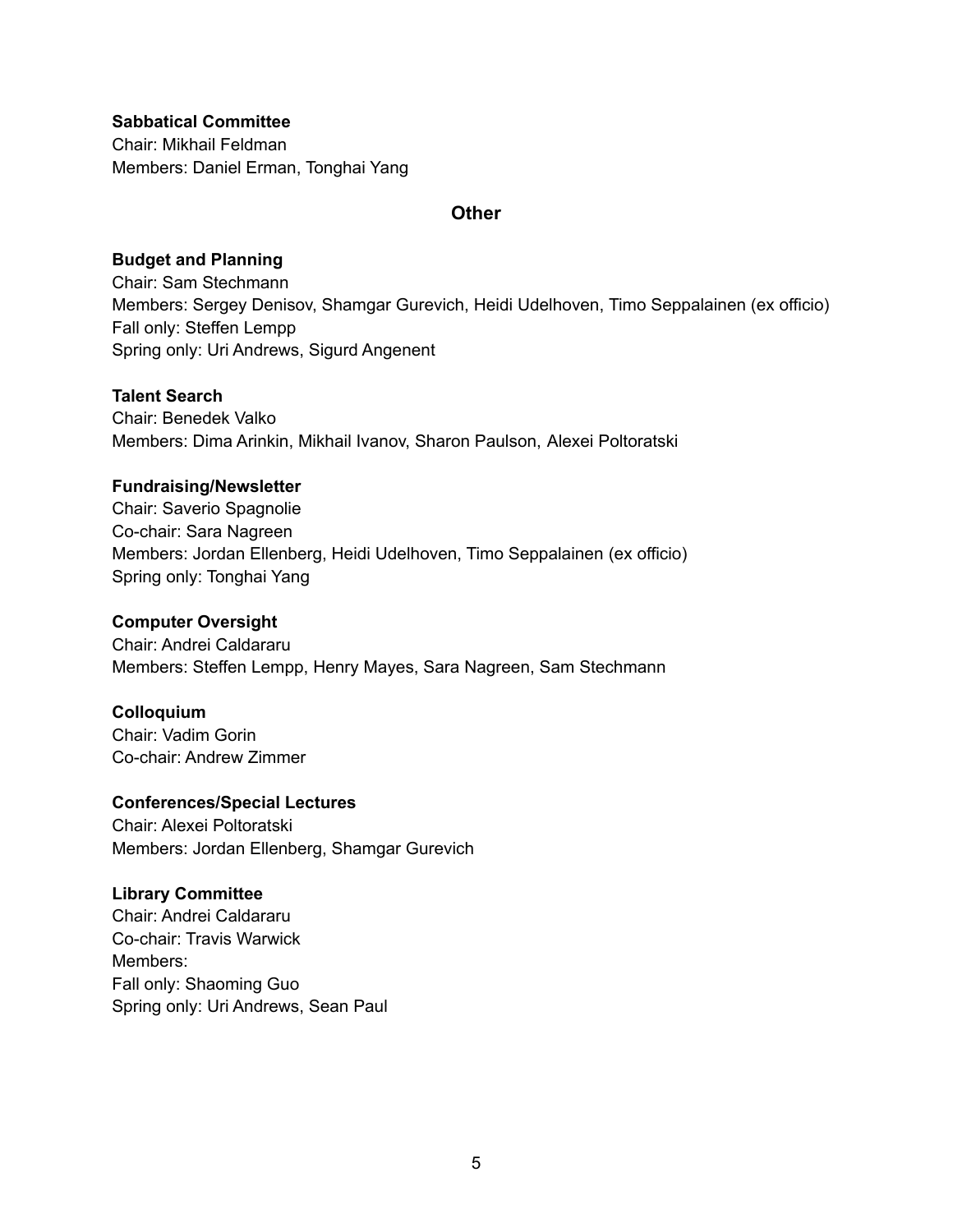### **Library Space Renovation**

Chair: Gheorghe Craciun

Members: Sergey Denisov, Simon Marshall, Sara Nagreen, Leah Rineck, Mariya Soskova, Heidi Udelhoven, Michael Wang, Timo Seppalainen (ex officio)

### **Caucus Contacts**

Algebra: Shamgar Gurevich (fall), Paul Terwilliger (spring)

Analysis: Brian Street

Applied Math: Sam Stechmann

Logic: Steffen Lempp

Geometry/Topology: Laurentiu Maxim

PDE: Mikhail Feldman

Probability: Benedek Valko

**Senators:** Vadim Gorin, Shamgar Gurevich, Michael Kemeny, Simon Marshall

**Alternate Senators:** Nan Chen, Shaoming Guo, Andreas Seeger, Botong Wang

**Department Chair:** Timo Seppalainen **Associate Chair:** Benedek Valko **Director of Graduate Studies:** Betsy Stovall **Director of Undergraduate Studies:** David Anderson **Director of Graduate Admissions:** Tullia Dymarz **Director of VISP-MA Program:** Tonghai Yang **Summer Chair:** Saverio Spagnolie **Faculty TA Coordinator:** Daniel Erman **Mental Health Coordinator:** Autumn Kent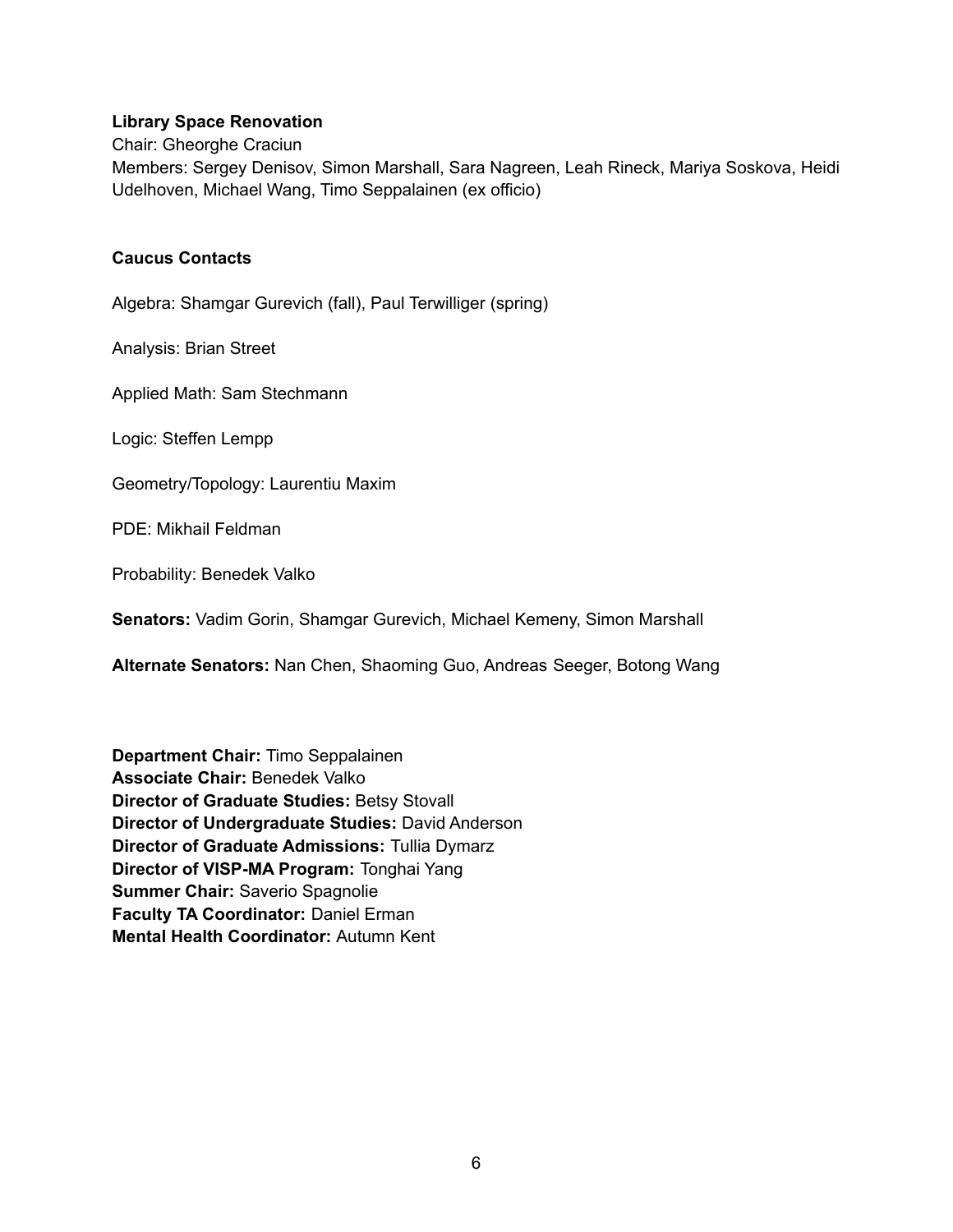# **Assignments by name**

| David Anderson          | Undergrad Program-Advanced (chair), Undergrad Program-Early (chair),<br>Undergraduate Advising (chair), Director of Undergraduate Studies<br>(chair), Math/Biology Liaison, Undergrad Research Committee, Hiring |
|-------------------------|------------------------------------------------------------------------------------------------------------------------------------------------------------------------------------------------------------------|
| <b>Uri Andrews</b>      | Quals - Logic, Graduate Admissions (spring), Budget and Planning<br>(spring), Library Committee (spring)                                                                                                         |
| <b>Sigurd Angenent</b>  | Undergraduate Advising, Faculty Affairs and Promotions (spring),<br>Awards (spring), Budget and Planning (spring)                                                                                                |
| Dima Arinkin            | Math Club/Putnam, VISP/MA Program, Quals - Algebra, Hiring, Talent<br>Search                                                                                                                                     |
| Soledad Benguria        | Undergrad Program-Early, Math Learning Center Committee, TA<br><b>Evaluation/Policies and Procedures</b>                                                                                                         |
| Kathie Brohaugh         | Graduate Program, TA Evaluation/Policies and Procedures                                                                                                                                                          |
| Andrei Caldararu        | Computer Oversight (chair), Library Committee (chair), Graduate<br>Admissions, Faculty Affairs and Promotions                                                                                                    |
| Nan Chen                | Graduate Program, Graduate Advising, VISP/MA Program, Alternate<br>Senator                                                                                                                                       |
| Amy Cochran             | Undergrad Program-Advanced, Math/Biology Liaison                                                                                                                                                                 |
| <b>Gheorghe Craciun</b> | Library Space Renovation (chair), Quals - Applied Math, Faculty Affairs<br>and Promotions, Awards                                                                                                                |
| Xin Cui-Dowling         | VISP/MA Program, Climate/Diversity                                                                                                                                                                               |
| Sergey Denisov          | Undergraduate Advising, Faculty Affairs and Promotions, Budget and<br>Planning, Library Space Renovation                                                                                                         |
| <b>Tullia Dymarz</b>    | Graduate Admissions (chair), Director of Graduate Admissions (chair),<br>Undergrad Research Committee, Graduate Program, Quals - Topology,<br>Climate/Diversity,                                                 |
| Jordan Ellenberg        | Graduate Admissions, Fundraising/Newsletter, Conferences/Special<br>Lectures, Salary and Post-Tenure Review (fall)                                                                                               |
| Daniel Erman            | TA Evaluation/Policies and Procedures (chair), Faculty TA Coordinator<br>(chair), Sabbatical Committee                                                                                                           |
| <b>Maurice Fabien</b>   | Quals - Computational Math, Climate/Diversity (spring)                                                                                                                                                           |
| Mikhail Feldman         | Sabbatical Committee (chair), Salary and Post-Tenure Review, Caucus<br>contact - PDE, Faculty Affairs and Promotions (fall), Awards (fall)                                                                       |
| <b>Xianghong Gong</b>   | Graduate Admissions (spring), VISP/MA Program (spring), Awards<br>(spring)                                                                                                                                       |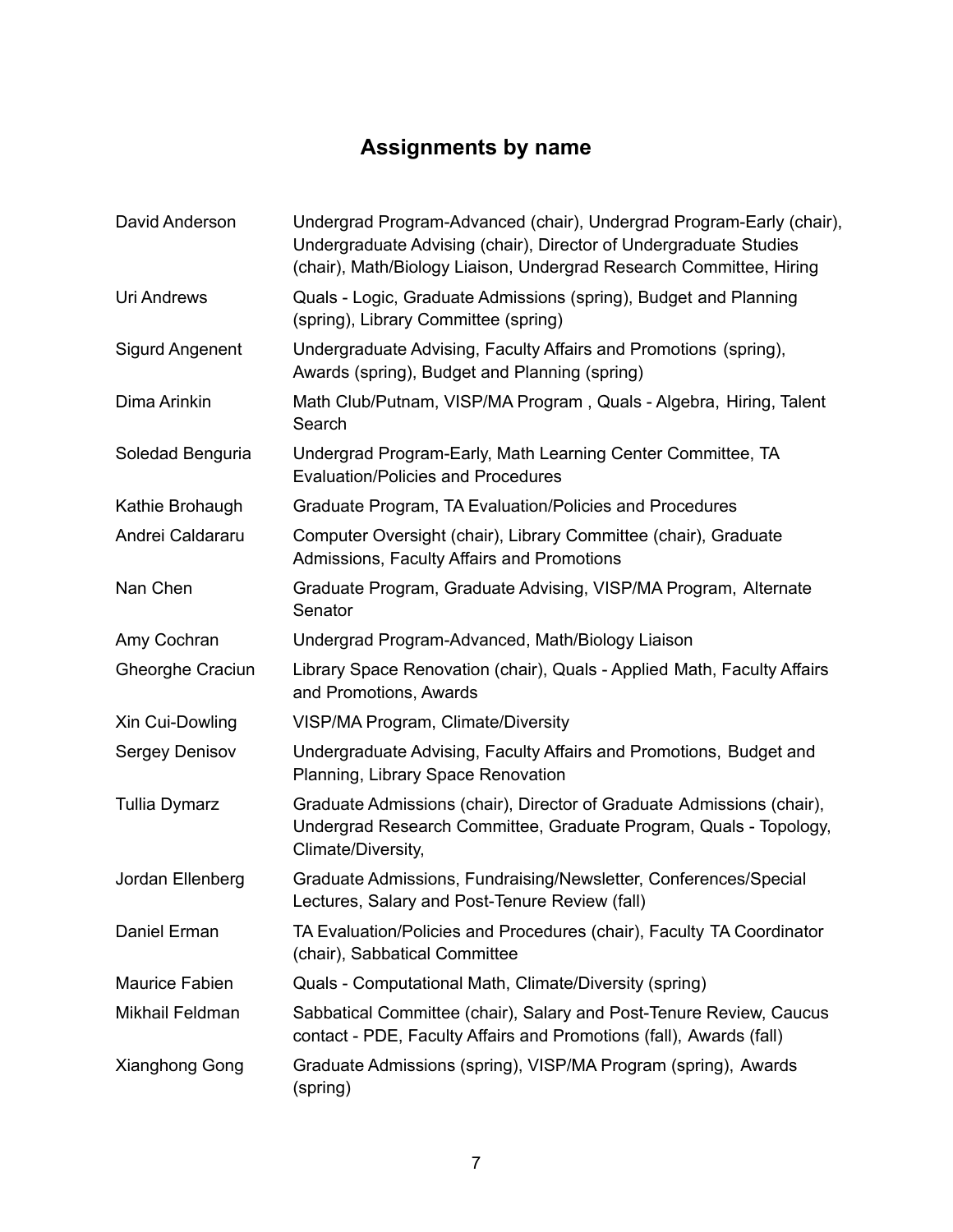| Vadim Gorin             | Colloquium (chair), Undergrad Scholarships and Prizes, VISP/MA<br>Program (continuing), Awards, Senator                                                                                                 |
|-------------------------|---------------------------------------------------------------------------------------------------------------------------------------------------------------------------------------------------------|
| <b>Robert Grizzard</b>  | TA Evaluation/Policies and Procedures (co-chair), Undergrad<br>Program-Early, Undergraduate Advising, Math Learning Center<br>Committee                                                                 |
| Shaoming Guo            | Graduate Admissions, VISP/MA Program (fall), Library Committee (fall),<br><b>Alternate Senator</b>                                                                                                      |
| <b>Shamgar Gurevich</b> | Awards, Climate/Diversity, Budget and Planning, Conferences/Special<br>Lectures, Caucus contact - Algebra (fall), Senator                                                                               |
| Alexander Hanhart       | Undergrad Program-Advanced, Undergrad Program-Early,<br>Undergraduate Advising (co-chair), Undergrad Scholarships and Prizes<br>(co-chair), AMEP, Undergraduate Honors, Undergrad Research<br>Committee |
| Mihaela Ifrim           | Math Club/Putnam, VISP/MA Program, Quals - Analysis, Hiring                                                                                                                                             |
| Mikhail Ivanov          | <b>Talent Search</b>                                                                                                                                                                                    |
| <b>Billy Jackson</b>    | Undergrad Program-Early, Math Learning Center Committee, TA<br>Evaluation/Policies and Procedures (spring)                                                                                              |
| Michael Kemeny          | Graduate Program, Graduate Advising, Quals - Algebra, Senator                                                                                                                                           |
| Autumn Kent             | Mental Health Coordinator (chair), Climate/Diversity (co-chair), Quals -<br>Topology, Salary and Post-Tenure Review, Hiring (fall), Awards (fall)                                                       |
| Chanwoo Kim             | on leave                                                                                                                                                                                                |
| Oh Hoon Kwon            | Math/Education Liaison, TA Evaluation/Policies and Procedures (fall)                                                                                                                                    |
| Steffen Lempp           | Awards (chair), Math/Education Liaison, Graduate Program, Graduate<br>Advising (continuing), Hiring, Computer Oversight, Caucus contact -<br>Logic, Budget and Planning (fall)                          |
| Qin Li                  | sabbatical, VISP/MA Program (continuing), Quals - Computational Math                                                                                                                                    |
| Melissa Lindsey         | Undergrad Program-Advanced, Undergrad Program-Early                                                                                                                                                     |
| Hanbaek Lyu             | Math/CS and Statistics Liaison, Graduate Advising, VISP/MA Program                                                                                                                                      |
| Eugenia Malitsky        | Undergrad Program-Early, Math Learning Center Committee                                                                                                                                                 |
| Gloria Mari-Beffa       | L&S                                                                                                                                                                                                     |
| Simon Marshall          | Undergrad Scholarships and Prizes (chair), Graduate Advising<br>(continuing), TA Evaluation/Policies and Procedures, Library Space<br>Renovation, Senator                                               |
| <b>Kyle Martinez</b>    | Undergrad Program-Early, Undergraduate Advising, Undergrad<br>Scholarships and Prizes                                                                                                                   |
| Laurentiu Maxim         | Faculty Affairs and Promotions (chair), Graduate Admissions, Quals -<br>Topology, Caucus contact - Geometry/Topology                                                                                    |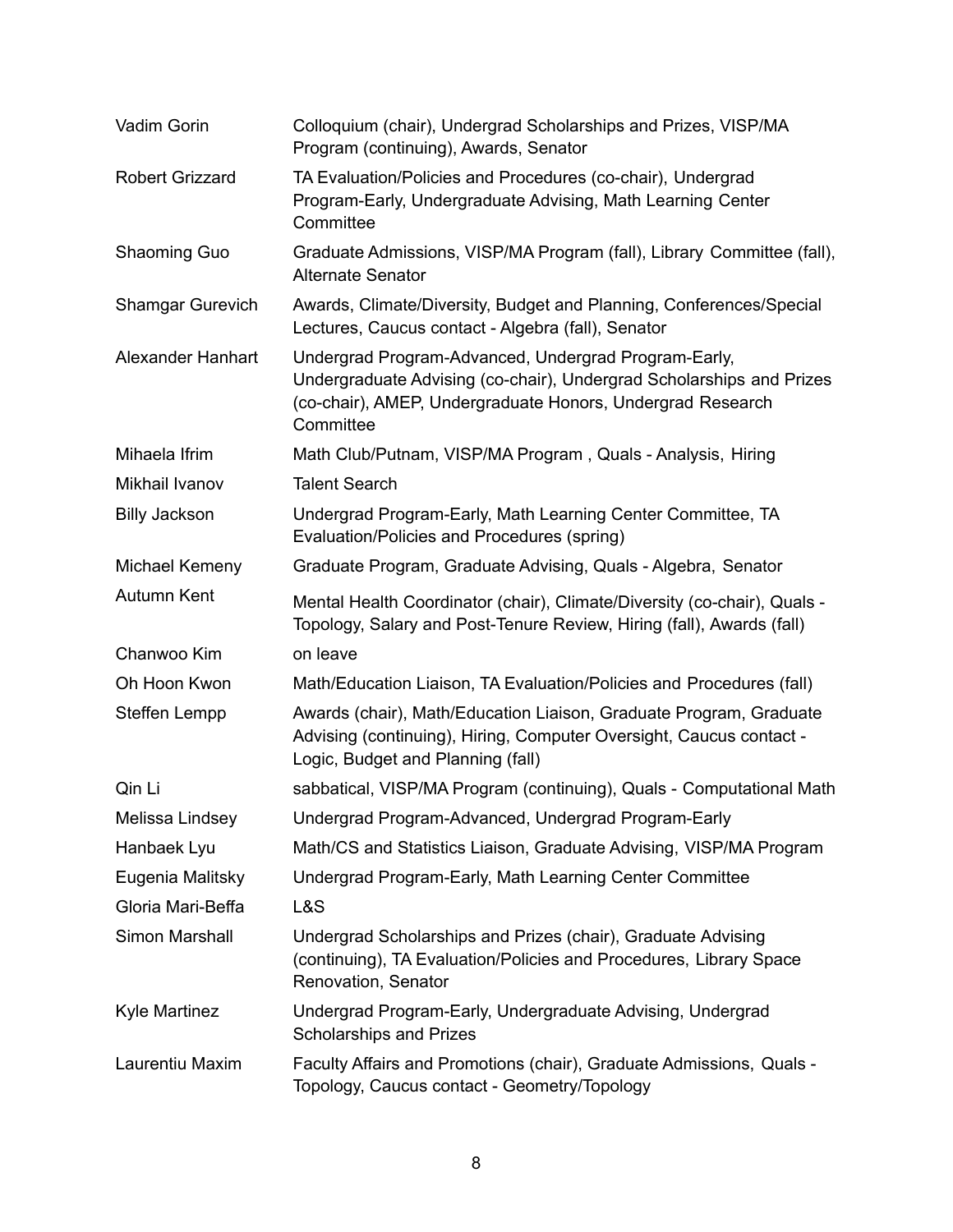| <b>Henry Mayes</b>    | <b>Computer Oversight</b>                                                                                                                                                                                                                                                                     |
|-----------------------|-----------------------------------------------------------------------------------------------------------------------------------------------------------------------------------------------------------------------------------------------------------------------------------------------|
| Joseph Miller         | Undergraduate Advising, Quals - Logic, Faculty Affairs and Promotions,<br>Salary and Post-Tenure Review                                                                                                                                                                                       |
| Sara Nagreen          | Fundraising/Newsletter (co-chair), Computer Oversight, Library Space<br>Renovation                                                                                                                                                                                                            |
| Sean Paul             | Climate/Diversity (co-chair), Awards (spring), Hiring (spring), Library<br>Committee (spring)                                                                                                                                                                                                 |
| <b>Sharon Paulson</b> | <b>Talent Search</b>                                                                                                                                                                                                                                                                          |
| Alexei Poltoratski    | Conferences/Special Lectures (chair), Graduate Admissions, Graduate<br>Advising, Talent Search                                                                                                                                                                                                |
| Leah Rineck           | Math Learning Center Committee (co-chair), Undergrad Program-Early,<br>Climate/Diversity, Library Space Renovation, TA Evaluation/Policies and<br>Procedures (spring)                                                                                                                         |
| Sebastien Roch        | Salary and Post-Tenure Review (chair), Undergrad Program-Advanced,<br>Math/CS and Statistics Liaison, Faculty Affairs and Promotions                                                                                                                                                          |
| Jose Rodriguez        | Undergraduate Advising, Math/Engineering Liaison, Climate/Diversity                                                                                                                                                                                                                           |
| <b>Andreas Seeger</b> | Graduate Program, Graduate Advising (continuing), Hiring, Salary and<br>Post-Tenure Review, Alternate Senator                                                                                                                                                                                 |
| Timo Seppalainen      | Department Chair (chair), Faculty Affairs and Promotions (ex officio),<br>Hiring (ex officio), Awards (ex officio), Salary and Post-Tenure Review<br>(ex officio), Budget and Planning (ex officio), Fundraising/Newsletter (ex<br>officio), Library Space Renovation (ex officio)            |
| Ananth Shankar        | Graduate Admissions, Graduate Advising                                                                                                                                                                                                                                                        |
| Tatyana Shcherbina    | Math Club/Putnam, Graduate Admissions                                                                                                                                                                                                                                                         |
| Hao Shen              | Graduate Program, Graduate Admissions, VISP/MA Program                                                                                                                                                                                                                                        |
| Leslie Smith          | Hiring (chair), AMEP, Salary and Post-Tenure Review, Climate/Diversity                                                                                                                                                                                                                        |
| Mariya Soskova        | Math Learning Center Committee (chair), Graduate Advising,<br>Climate/Diversity, Library Space Renovation                                                                                                                                                                                     |
| Saverio Spagnolie     | Fundraising/Newsletter (chair), Summer Chair (chair), Undergrad<br>Research Committee,                                                                                                                                                                                                        |
| Sam Stechmann         | Budget and Planning (chair), AMEP, Quals - Applied Math, Computer<br>Oversight, Caucus contact - Applied Math                                                                                                                                                                                 |
| <b>Betsy Stovall</b>  | Graduate Program (chair), Graduate Advising (chair), Minors for<br>Non-Math Graduate Students (chair), Director of Graduate Studies<br>(chair), Undergraduate Research Committee, Graduate Admissions,<br>VISP/MA Program, TA Evaluation/Policies and Procedures,<br><b>Climate/Diversity</b> |